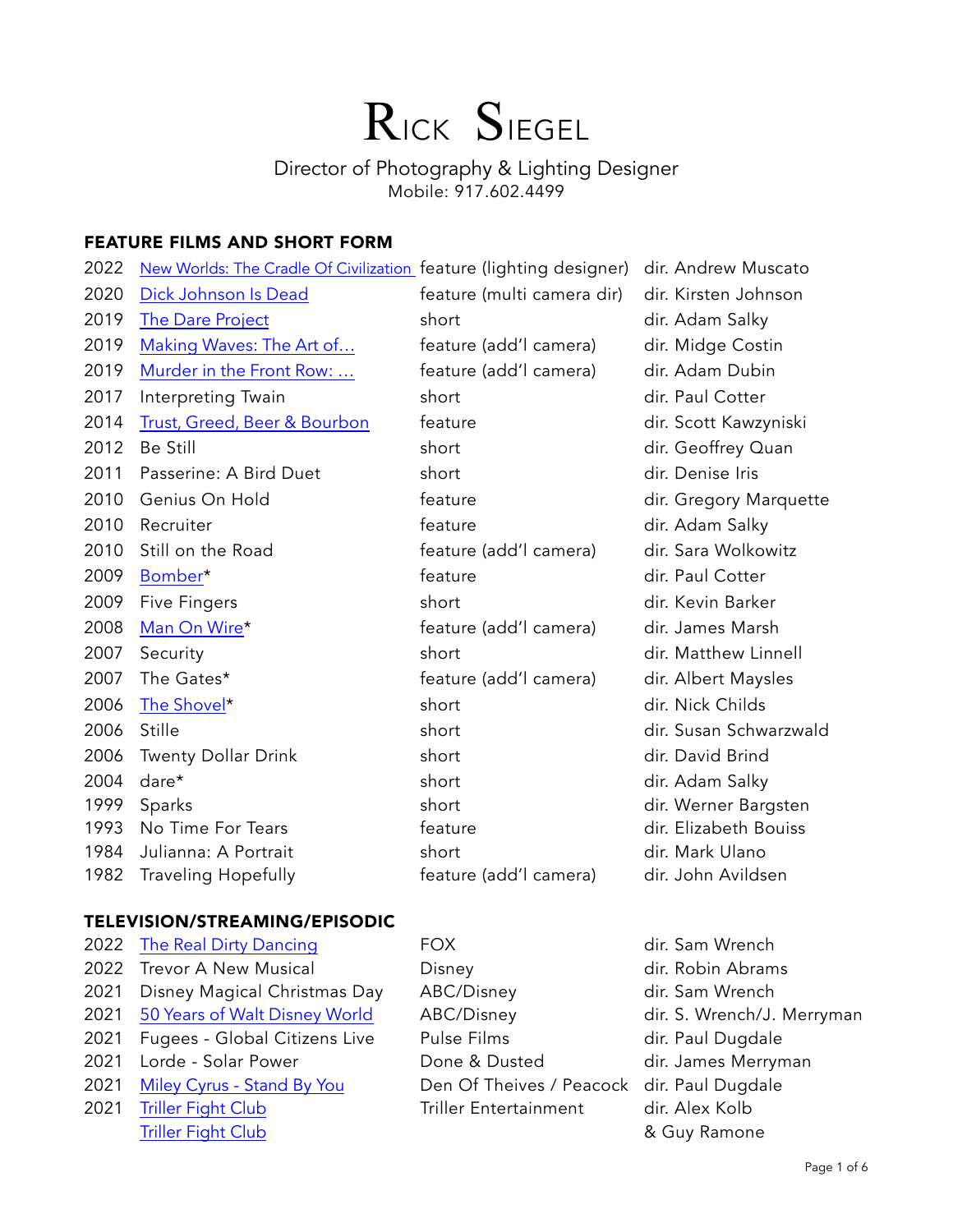| 2020 | Becoming, Michelle Obama                                        | Netflix                            | dir. Nadia Hallgren          |
|------|-----------------------------------------------------------------|------------------------------------|------------------------------|
| 2020 | Disney Parks Magical Christmas Day Celebration ABC              |                                    | dir. Sam Wrench              |
| 2020 | <b>Chelsea Handler: Evolution</b>                               | HBO Max                            | dir. Troy Miller             |
| 2020 | Cartier: A Holiday Féte                                         | Cartier                            | dir. Mark Ritchie            |
| 2019 | Romeo Santos "Utopia"                                           | Scheme Engine                      | dir. Charles Todd            |
|      | 2017-18 Bill Murray, Jan Vogler & Friends World Tour Dorn Music |                                    | dir. Bernhard Fleischer      |
| 2018 | Travis Scott "Astro World" - MSG Scheme Engine                  |                                    | dir. Devin Chandler          |
| 2018 | An American River                                               | <b>Scott Morris Productions</b>    | dir. Scott Morris            |
| 2018 | Darci Lynne: My Hometown Christmas Triage/NBC Universal         |                                    | dir. Michael Simon           |
| 2018 | Dan & Phil Interactive Introverts                               | <b>Blink &amp; CMS Productions</b> | dir. Sam Campbell            |
| 2018 | Steve-O Gnarly                                                  | Southpaw Productions               | dir. Mark Ritchie            |
| 2017 | Murder In The Front Row                                         | Bonded By Blood                    | dir. Adam Dubin              |
| 2017 | Sheryl Crow at The Capitol                                      | Rock Fuel Media                    | dir. Mark Ritchie            |
| 2017 | Joe Mande Comedy Special                                        | Left/Right                         | dir. Daniel Longino          |
| 2017 | Human Nature Jukebox                                            | <b>PBS</b>                         | dir: Alan Newman             |
| 2016 | The Weeknd                                                      | Vevo Presents                      | dir. Sam Wrench              |
| 2016 | Rocktopia Live in Budapest                                      | <b>PBS</b>                         | dir: Allen Newman            |
| 2016 | Lewis Black: Black To The Future                                | Comedy Central                     | dir. Justin Kreutzmann       |
| 2016 | Lady Day at Emerson's Bar & Grill                               | <b>HBO</b>                         | dir. Lonny Price             |
| 2016 | <b>Megyn Kelly Presents</b>                                     | <b>FOX</b>                         | dir. Bill Geddie             |
| 2016 | Ariana Grande                                                   | Vevo Presents                      | dir. Sam Wrench              |
| 2016 | Pete Davidson Stand Up Special                                  | Comedy Central                     | dir: Joel Gallen             |
| 2016 | Kanye West - Yeezy Season 3                                     | Moving Image & Content             | dir: Mark Ritchie            |
| 2015 | The Friars Club Roast of Terry Bradshaw ESPN (add'l DP)         |                                    | dir. Liz Plonka              |
|      | 2011-16 Puppy Bowl                                              | Animal Planet                      | dir: Simon Morris            |
|      | 2015 Sonnet #89                                                 | Sonnet Project                     | dir. Jessica Bauman          |
|      | 2015 Barbara Walter's 10 Most Fascinating People ABC            |                                    | dir. Bill Geddie/Rick Siegel |
|      | 2011-14 Barbara Walter's 10 Most Fascinating People ABC         |                                    | dir. Bill Geddie             |
| 2015 | Halal in the Family                                             | Funny or Die (4 ep.)               | dir. Miles Kahn              |
| 2014 | Barbara Walters: Her Story                                      | <b>ABC</b>                         | dir. Bill Geddie             |
| 2014 | Jackie Evancho: Awakening - Live In Concert PBS                 |                                    | dir. Allen Newman            |
| 2013 | Tony Bennett & Lady Gaga Jazz Duets Sony Music                  |                                    | dir. Jen Lebeau              |
| 2013 | Aaron Neville: Doo Wop - My True Story PBS                      |                                    | dir. Allen Newman            |
| 2013 | <b>Tattoo Rescue</b>                                            | Spike (2 ep.)                      | dir. Michael McNamara        |
| 2013 | NY Philharmonic: Philharmonic 360 PBS                           |                                    | dir. Doug Biro               |
| 2013 | Lewis Black: Old Yeller - Live at the Borgata EPIX              |                                    | dir. Zach Nial               |
|      | 2012-13 John Oliver's NY Comedy Show Comedy Central (12 ep.)    |                                    | dir. Shannon Hartman         |
| 2012 | Duke 91 & 92: Back to Back                                      | <b>Turner Sports</b>               | dir. Madeleine Sackler       |
| 2011 | <b>Wyatt Cenac: Comedy Person</b>                               | Comedy Central                     | dir. Miles Kahn              |
| 2011 | Video Games Live                                                | <b>PBS</b>                         | dir. Allen Newman            |
| 2011 | Republican Party National Debate Bloomberg                      |                                    | dir. William Nunez           |
| 2011 | Dish Nation                                                     | FOX (30 ep.)                       | dir. Scott Rockett           |
| 2011 | Singapore Sessions With Charlie Rose Bloomberg (4 ep.)          |                                    | dir. Joe Perota              |
| 2010 | Kevin Hart: Seriously Funny                                     | Comedy Central                     | dir. Shannon Hartman         |
| 2010 | Jeff Beck Honors Les Paul                                       | Enliven Ent./DVD                   | dir. Milton Lage             |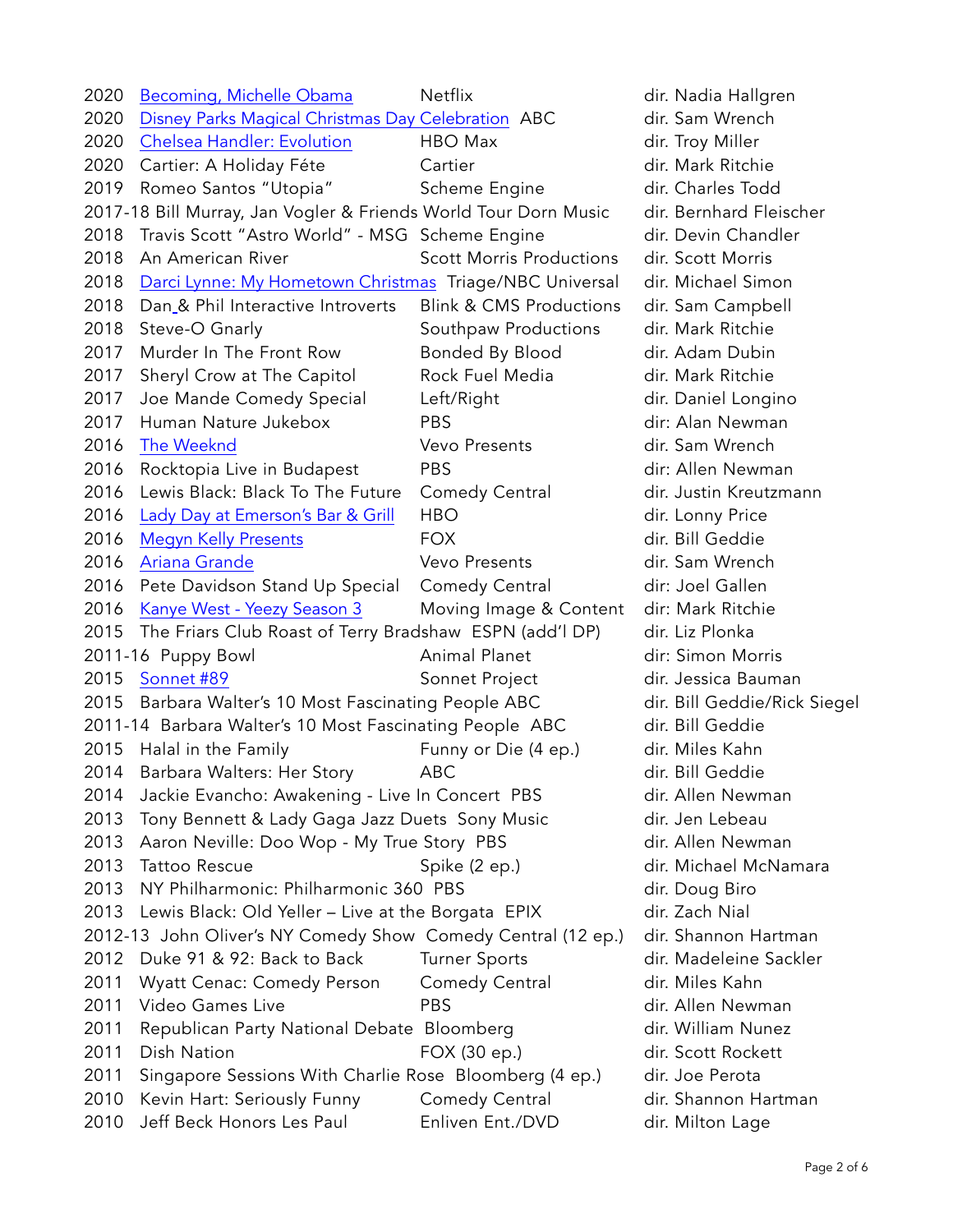2010 Comics Anonymous Comedy Central dir. Shannon Hartman 2010 Gone Madigan Showtime Showtime dir. Shannon Hartman 2009 Harlem Heights BET (8 ep.) dir. Michael McNamara 2009 Kevin Hart: I'm A Grown Little Man Comedy Central dir. Shannon Hartman 2009 Craig Ferguson: A Wee Bit o'Revolution USA dir. Shannon Hartman 2009 Terror In Mumbai HBO Documentaries dir. David Tecson 2009 Jason Aldean: Wide Open Enliven Ent./DVD dir. Ivan Dudynsky 2009 Cheap Trick: Sgt. Pepper Live Enliven Ent./DVD dir. James Yukich 2008 Louis C.K.: Chewed Up Comedy Central dir. Shannon Hartman 2009 Bill Burr: Why Do I Do This? Comedy Central dir. Shannon Hartman 2008 ZZ Top: Live From Texas Enliven Ent./DVD dir. Milton Lage 2008 Peter, Bethany & Rufus: Spirit of Woodstock PBS dir. Allen Newman 2007 The Jeannie Tate Show WB (6 ep.) dir. Maggie Carey 2007 Fashionably Late with Stacy London TLC dir. Debbie Miller 2007 A Tribute To Teachers of America PBS dir. Jim Brown 2007 Independent Lens Grey Gardens East Hampton to B'way PBS dir. Terry Kidder 2007 American Experience - Alexander Hamilton PBS (add'l DP) dir. Muffie Meyer 2006 Il Divo: Live at the Greek PBS PBS dir. Lawrence Jordan 2005-6 Real Simple PBS (26 ep.) dir. Ernie Fritz 2005 Peter Jennings Reporting: Breakdown-America's Health ABC dir. Tom Yellen 2005 Behind Those Eyes DVD dir. Alex Gibney 2005 3 Doors Down: Away from the Sun... DVD dir. Alex Gibney 2005 Jammys Live: From The Theater at Madison Square Garden dir. Michael Drumm 2005 Billy Connolly: Live in New York Universal The Matted Min. Steve Brown 2005 American Masters - Sweet Honey in the Rock PBS dir. Stanley Nelson 2005 Amici Forever in Concert PBS PBS dir. Allen Newman 2004 Live! From Central Park Summer Stage (6 ep.) HDNET/ABC dir. Allen Newman 2004 Changes: Godsmack DVD DVD dir. Daniel E. Catullo 2004 Norah Jones Top of the Pops Bluenote EPK dir. Michael McNamara 2003 Dave Matthews Band: The Central Park Concert PBS dir. Lawrence Jordan 2003 The Score Trio (5 ep.) and the Score Trio (5 ep.) dir. Lawrence Jordan 2003 Reborn In The USA Grenada (9 ep.) dir. Jonathan Bullen 2003 Live By Request: Hall& Oats A&E dir. Lawrence Jordan 2003 Jane Monheit: Live at the Rainbow Room Sony Music DVD dir. Tom Case 2003 Oprah in Africa **ABC** ABC dir. George Paul 2002 The Morning View Sessions MTV/DVD dir. Jeb Brien 2002 Fuse studio lighting design & implementation 2002 Lenny Kravitz: Opening Night Live VH1 dir. Dave Diomedi 2002 Jim Brickman: Love Songs & Lullabies PBS dir. Lawrence Jordan 2002 Pantene Pro-Voice Featuring Michelle Branch DVD dir. Allen Newman 2002 Live By Request: Clint Black A&E dir. Lawrence Jordan 2001 Bee Gees: This Is Where You Come In A&E dir. Lawrence Jordan 2001 Billy Joel: In His Own Words A&E dir. Lawrence Jordan 2001 Pantene Pro-Voice Featuring Jewel Much Music/Fuse dir. Joe DeMaio 2001 Popstars WB (8 ep.) dir. Lawrence Jordan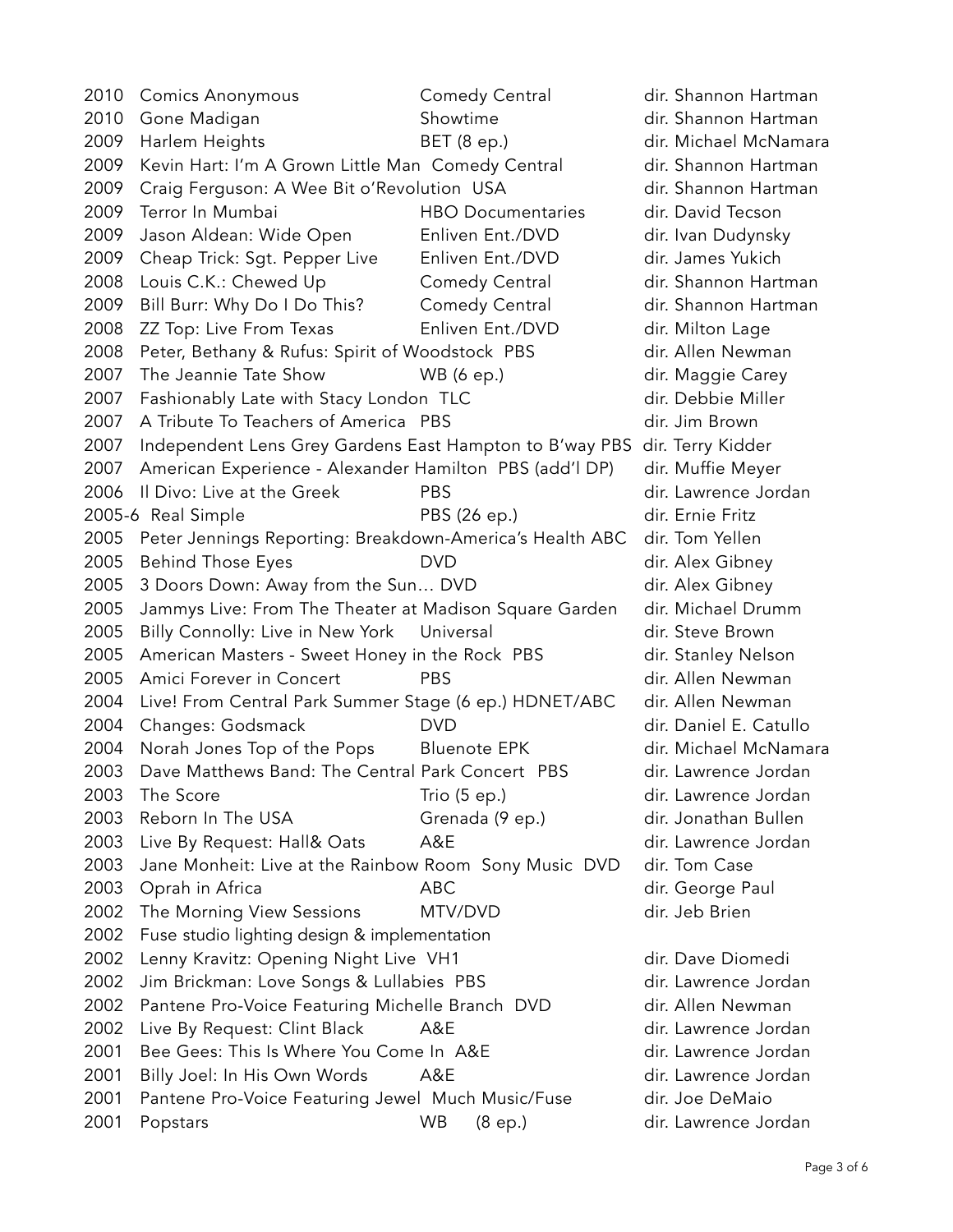| 2001 | America.01                                                                 | <b>ABC</b>       | dir. Geroge Paul       |
|------|----------------------------------------------------------------------------|------------------|------------------------|
| 2001 | Great Performances - Three Mo' Tenors in Concert PBS                       |                  | dir. William Cosel     |
| 2001 | Sammy Hagar - Waboritas Cabo Wabo Birthday Bash DVD                        |                  | dir. Jeb Brien         |
| 2001 | Live By Request: Elton John                                                | A&E              | dir. Lawrence Jordan   |
| 2001 | Live By Request: Neil Diamond                                              | A&E              | dir. Lawrence Jordan   |
| 2001 | Live By Request: Loretta Lynn                                              | A&E              | dir. Lawrence Jordan   |
| 2000 | Live By Request: K.D. Lang                                                 | A&E              | dir. Lawrence Jordan   |
| 2000 | Live By Request: Willie Nelson                                             | A&E              | dir. Lawrence Jordan   |
| 2000 | Sheryl Crow:Rock'n The Globe Live VH1                                      |                  | dir. Lawrence Jordan   |
| 2000 | Don Henley: Live Inside Job                                                | A&E              | dir. Lawrence Jordan   |
| 2000 | Manilow Live!                                                              | <b>DVD</b>       | dir. Lawrence Jordan   |
| 2000 | Steely Dan's Two Against Nature                                            | <b>PBS</b>       | dir. Earle Sebastian   |
| 2000 | From Lara with Love                                                        | <b>DVD</b>       | dir. Lawrence Jordan   |
| 2000 | Rolling Rock Town Fair Featuring Red Hot Chili Peppers DVD dir. Mark Lucas |                  |                        |
|      |                                                                            |                  |                        |
| 1999 | Black Sabbath: The Last Supper                                             | SONY & Epic      | dir. Jeb Brien         |
| 1999 | Winter Solstice On Ice                                                     | A&E              | dir. Lawrence Jordan   |
| 1999 | Dave Matthews Band: Listener Supported PBS                                 |                  | dir. Lawrence Jordan   |
| 1999 | Tango Magic                                                                | <b>PBS</b>       | dir. Lawrence Jordan   |
|      | 1998-2009 20/20                                                            | <b>ABC</b>       | dir. George Paul       |
|      | 1998-2008 Primetime                                                        | <b>ABC</b>       | dir. Roger Goodman     |
|      | 1998-ongoing Good Morning America                                          | <b>ABC</b>       | dir. Roger Goodman     |
| 1998 | Live & Direct: Collin Raye Live                                            | Epic Records/DVD | dir. Lawrence Jordan   |
| 1997 | LeAnn Rimes in Concert                                                     | Disney           | dir. Jeb Brien         |
| 1996 | Connections; America's Landscape Legacy PBS                                |                  | dir. Gina Angelone     |
| 1996 | Edgar Allan Poe's Valdemar                                                 | <b>TV Pilot</b>  | dir. Cesar Villoria    |
| 1996 | Emporio Armani: A Private Party                                            | VH <sub>1</sub>  | dir. Lawrence Jordan   |
|      | 1995-96 Martha Stewart Living                                              | CBS (20 ep.)     | dir. Rick Siegel       |
|      | 1995 Crash The Curiosaurus                                                 | ABC (2 ep.)      | dir. Matthew Diamond   |
| 1995 | Ringl and Pit                                                              | PBS              | dir. Jaun Mandelbaum   |
| 1994 | Billy Joel: From the River of Dreams Disney                                |                  | dir. Larry Jordan      |
| 1993 | Isaac Stern: A Life - A Biography in Music A&E                             |                  | dir. Lee Bobker        |
| 1992 | Playboy: Playmates in Paradise                                             | PEG (2 ep.)      | dir. Richard Schenkman |
|      |                                                                            |                  |                        |

# FASHION

| 2016-2020 ongoing Spring and Fall Runway Shows Essay Video |                                          | dir. Andy Bisken |
|------------------------------------------------------------|------------------------------------------|------------------|
| 2015 Kanye West - Yeezy for Adidas                         | Moving Image & Content dir. Mark Ritchie |                  |
| 2015 Balman x H&M                                          | Moving Image & Content dir. Mark Ritchie |                  |
| 1991- ongoing Spring and Fall Runway Shows B Productions   |                                          | dir. Bill Marpet |

# MUSIC VIDEOS

| 2005 Jennifer Lopez - Get Right | Top of the Pops/BBC | dir. Eve Adair   |
|---------------------------------|---------------------|------------------|
| 2002 Howie Day: Sorry So Sorry  | Epic Records        | dir. Karim Karmi |
| 2001 Incubus - Nice to Know You | Epic Records        | dir. Jeb Brien   |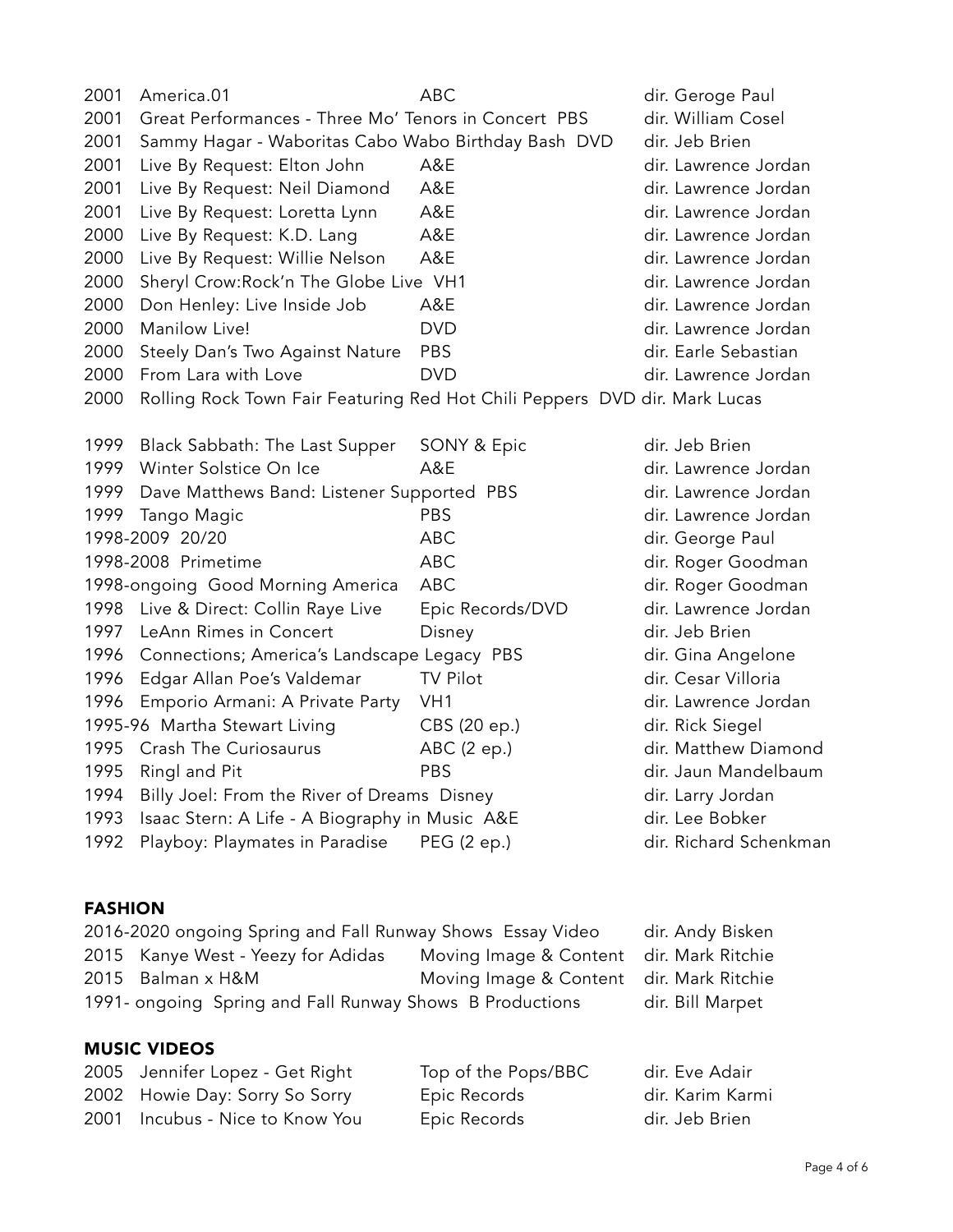1997 Billy Joel: All About Soul SONY/VHS dir. Lawrence Jordan

1997 Billy Joel: To Make You Feel My Love SONY/VHS dir. Ernie Fritz

1997 Billy Joel: Hey Girl SONY/VHS dir. Ernie Frit

#### AWARDS

2009-10 Bomber - San Luis Obisbo International Film Festival; Best Feature; Sonoma Valley Film Festival, Jury Award Best Feature

2006 The Shovel - Tribeca Film Festival, Best Narrative Short; Ft. Lauderdale International Film Festival, Spirit of the Independent Award; Lille Short Film Festival, Special Jury Award; Newport Beach Film Festival, Jury Award; USA Film Festival, Special Jury Award; Woods Hole Film Festival, Audience Award Best Dramatic Short; Woodstock Film Festival, Jury Prize Best Short Narrative

2005 dare - Rhode Island Int'l Film Festival, Grand Prize; Fort Worth Gay and Lesbian International Film Festival, Best Dramatic Short; Birmingham Sidewalk Moving Picture Festival, Special Jury Recognition

1995 Crash The Curiosaurus - EMMY Award Outstanding Achievement in Photography

1995 Billy Joel: From the River of Dreams - Nominated for Cable ACE Direction of Photography

#### TEACHING EXPERIENCE

| 2019         | DP Creative Conf. - Lighting Masterclass Instructor |            | Abel Cine-NY        |
|--------------|-----------------------------------------------------|------------|---------------------|
| 2018-2019    | Production Lighting & Cinematography                | Instructor | Metropolitan Musuem |
| 2018         | Production Lighting & Cinematography                | Instructor | New York Times      |
| 2016         | Production Lighting & Cinematography                | Instructor | Vice                |
| 2015         | <b>Practical Production Class</b>                   | Instructor | Columbia University |
| 2015-2019    | Production Lighting                                 | Instructor | YouTube Studios-NY  |
| 2015-2019    | Green Screen                                        | Instructor | YouTube Studios-NY  |
| 2011-Present | Light & Frame                                       | Instructor | Abel Cine-NY        |
| 2013-Present | Cinematography Fundamentals                         | Instructor | Abel Cine-NY        |
| 2009-2010    | Sony Camera Operation                               | Instructor | Sara Lawrence       |
| 2009-2012    | Cinematography   Adjunct Professor-MFA program      |            | Columbia University |

# EDUCATION

Sony 3D Technology Center - 3D Certificate Training Program 2010 School of Visual Arts, NY Film Program - Undergraduate 1972 to 1975

#### **AFFLIATIONS**

Directors Guild of America, Voting Member, Director category IASTE Local 600, Voting Member NABET Local 16, Voting Member CML - Cinematography Mailing List, Contributor

#### DIGITAL PORTFOLIO/WEBSITE – <[www.ricksiegel.net](http://www.ricksiegel.net)>

IMDB LINK - <<http://www.imdb.com/name/nm0797002/>>